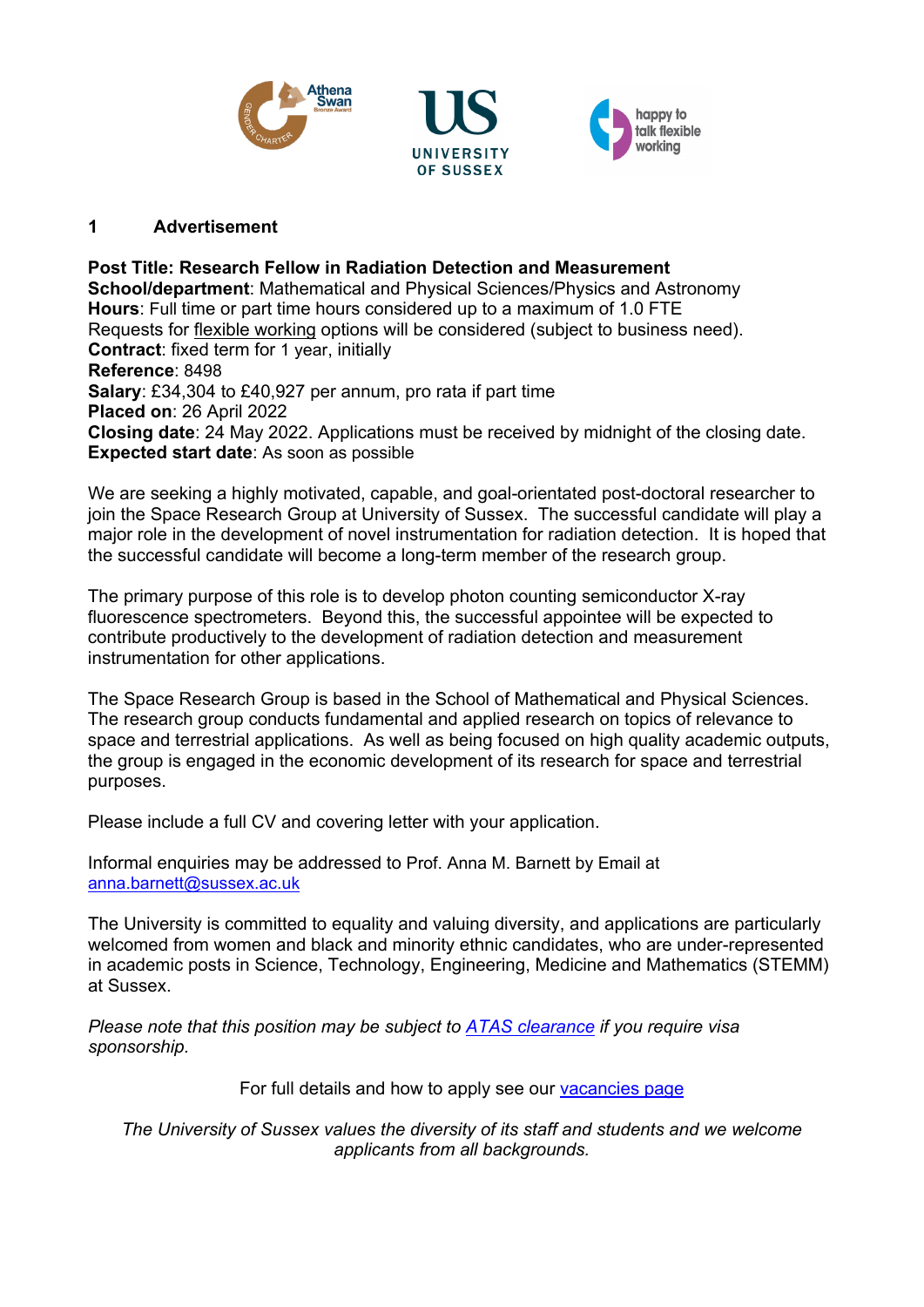



### **2. The School / Division**

Please find further information regarding the school/division at http://www.sussex.ac.uk/mps/

# **3. Job Description**

Job Description for the post of: **Research Fellow in Radiation Detection and Measurement**

| Department:             | <b>Physics and Astronomy</b>                  |
|-------------------------|-----------------------------------------------|
| Section/Unit/School:    | <b>MPS</b>                                    |
| Location:               | <b>University of Sussex, Falmer, Brighton</b> |
| Grade:                  | Grade 7                                       |
| <b>Responsible to:</b>  | Prof. Anna M. Barnett                         |
| <b>Responsible for:</b> | N/A                                           |

### **Research Fellow in Radiation Detection and Measurement**

| <b>Job Title:</b>        | Research Fellow in Radiation Detection and Measurement                                                                                                                                                                                              |
|--------------------------|-----------------------------------------------------------------------------------------------------------------------------------------------------------------------------------------------------------------------------------------------------|
| Grade:                   | Research Fellow I, Grade 7                                                                                                                                                                                                                          |
| School:                  | <b>MPS</b>                                                                                                                                                                                                                                          |
| Location:                | Falmer, Brighton                                                                                                                                                                                                                                    |
| <b>Responsible to:</b>   | Principal Investigator through to Head of School                                                                                                                                                                                                    |
| Direct reports:          | n/a                                                                                                                                                                                                                                                 |
| Key contacts:            | Members of research group, members of faculty within the<br>School and University.                                                                                                                                                                  |
| <b>Role description:</b> | Research Fellow I is an early career-grade research position.<br>Post-holders will be expected to contribute to the work of the<br>research team, and also to develop their research skills with<br>support from more experienced members of staff. |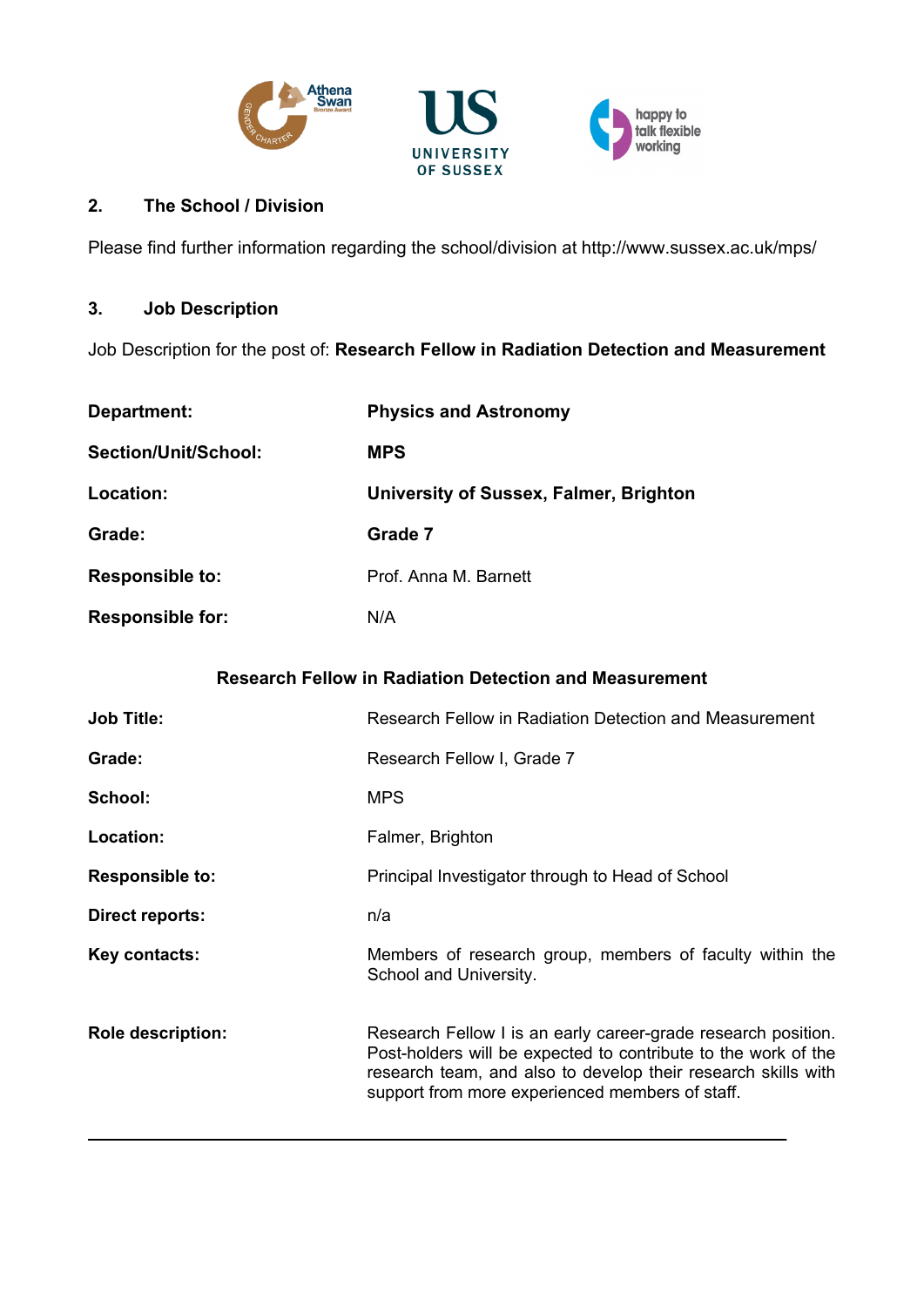



#### happy to talk flexible working

### **PRINCIPAL ACCOUNTABILITIES**

- 1. To engage in individual and/or collaborative research activity resulting in high-quality publications; and to develop research funding and knowledge exchange income individually or in collaboration with others, as appropriate, depending on the size and scope of the bid.
- 2. To contribute to School teaching activities.

### **KEY RESPONSIBILITIES**

### **1. Research, Scholarship & Enterprise**

- 1.1 Develop research objectives and proposals for own or joint research, at acceptable levels, with assistance if required.
- 1.2 Conduct research projects individually and in collaboration with others.
- 1.3 Analyse and interpret research findings and draw conclusions on the outcomes.
- 1.4 Produce high-quality research outputs for publication in monographs or recognised highquality journals, or performance/exhibition, as appropriate, and contribute to the School's REF submission at acceptable levels of volume and academic excellence.
- 1.5 Contribute to the preparation of proposals and applications to external bodies, for example for funding purposes.
- 1.6 Individually or with colleagues, explore opportunities for enterprise activity, knowledge exchange income and/or consultancy, where permissible.
- 1.7 Build internal contacts and participate in internal networks and relevant external networks in order to form relationships and collaborations.
- 1.8 Continually update knowledge and understanding in field or specialism, and engage in continuous professional development.

#### **2. Teaching & Student Support**

- 2.1 Undertake teaching duties, if required.
- 2.2 Assist in the assessment of student knowledge and supervision of student projects if required.
- 2.3 Assist in the development of student research skills, for example as part of a postgraduate supervision team.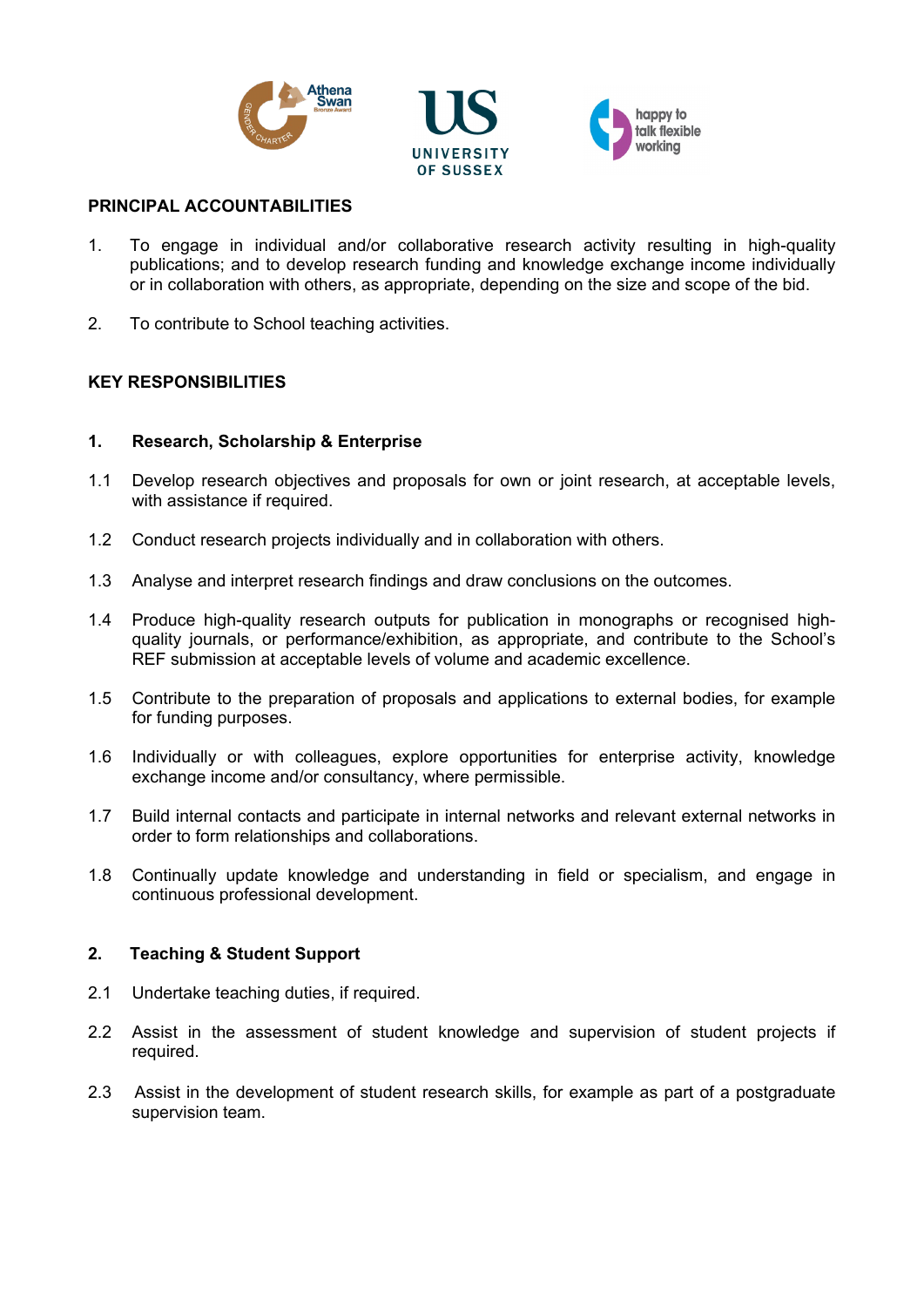





### **3. Contribution to School & University**

- 3.1 Attend and contribute to relevant School and project meetings.
- 3.2 Undertake additional duties, as required by the Principal Investigator and/or Head of School.

### **4. Role-specific duties**

- 4.1 Design novel radiation spectrometers (and components therefore) from scratch suitable for the intended application.
- 4.2 Develop novel radiation spectrometers (and components therefore) from scratch suitable for the intended application.
- 4.3 Build novel radiation spectrometers (and components therefore) from scratch suitable for the intended application.
- 4.4 Characterise novel radiation spectrometers (and components therefore) suitably for the intended application.
- 4.5 Analyse data from radiation spectrometers (and components therefore) suitably.
- 4.6 Provide day-to-day management of the experimental and theoretical research work (including data analysis) associated with the project.
- 4.7 Proactively and usefully contribute to the management of the Space Research Group and its activities.
- 4.8 Proactively and usefully contribute to the commercialisation of Space Research Group's research.

This Job Description sets out current duties of the post that may vary from time to time without changing the general character of the post or level of responsibility entailed.

# **INDICATIVE PERFORMANCE CRITERIA**

- A PhD or equivalent scholarly or relevant professional activity
- Pursuing a line of independent research within a research group.
- Publishing research (either from a recently completed PhD or new original research).
- Other forms of externally recognised professional practice of creative output of a standing equivalent to regular publication of original research.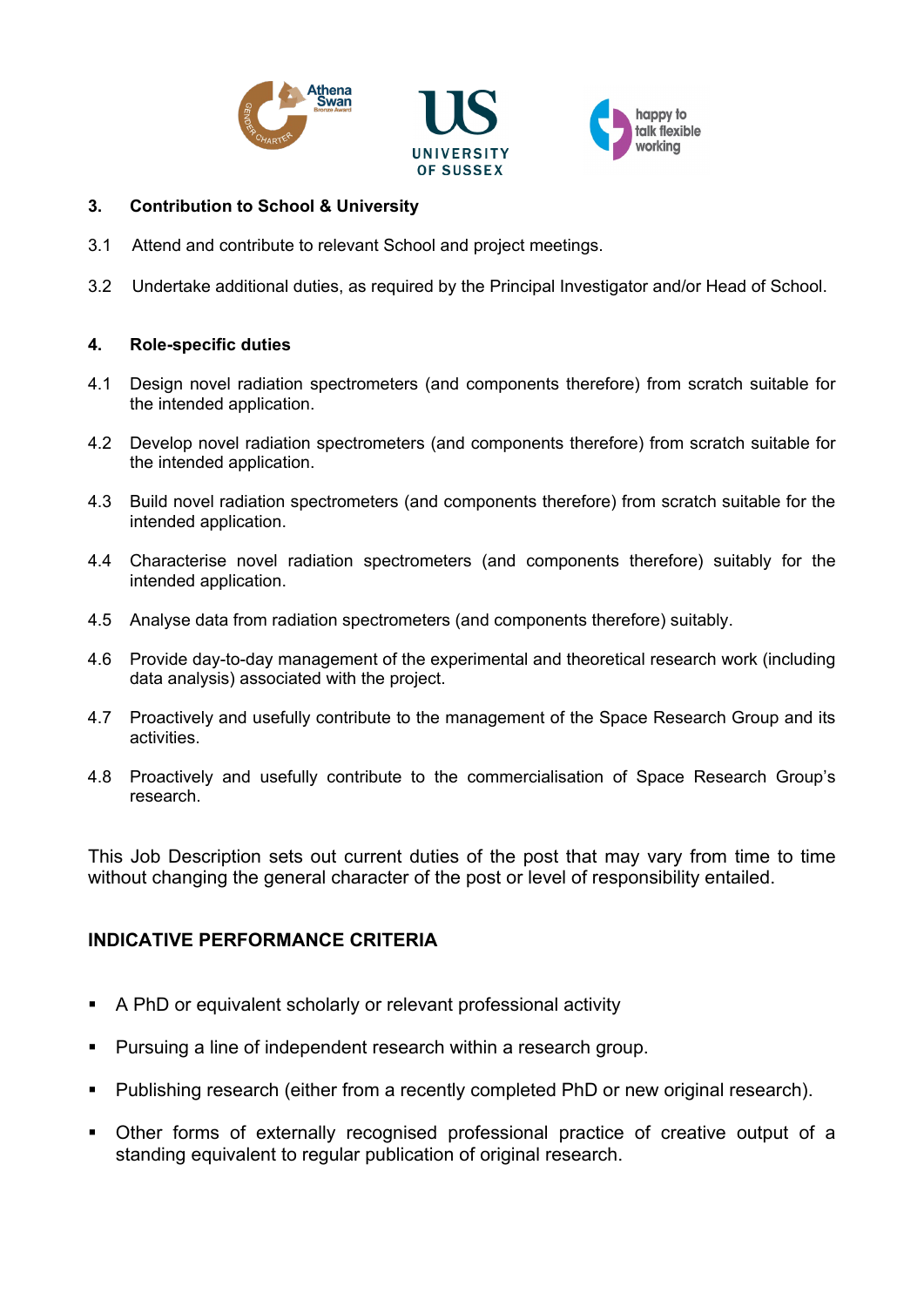





- Initiating, developing or participating in links between the University and external bodies such as business and industry, the professions, community organisations and policy-makers.
- Evidence of successful engagement in teaching or supervision.

## **4. Person Specification**

### **ESSENTIAL CRITERIA**

- 1. Normally educated to doctoral level, or other equivalent qualification, or appropriate level of experience, as appropriate to the discipline (see role-specific criteria below).
- 2. Evidence of engagement in high-quality research activity.
- 3. Excellent presentation skills, with the ability to communicate effectively, both orally and in writing, with students, colleagues, and external audiences.
- 4. Ability to work individually on own initiative and without close supervision, and as part of a team.
- 5. Ability to exercise a degree of innovation and creative problem-solving.
- 6. Excellent organisational and administrative skills.
- 7. Ability to prioritise and meet deadlines.
- 8. Excellent IT skills.

### **ESSENTIAL ROLE-SPECIFIC CRITERIA**

- 1. Relevant experience of the design, development, and/or characterisation of SiC and/or AlInP radiation detection and measurement instrumentation.
- 2. Relevant detailed understanding of photodiode radiation detectors and their characterisation.
- 3. Relevant detailed experience of using and/or developing prototype low noise spectroscopy charge sensitive preamplifiers.
- 4. A clear and demonstrated ability to operate successfully in a radiation detector research laboratory with minimal supervision.
- 5. Excellent experimental/practical skills appropriate to the work of the Space Research Group.